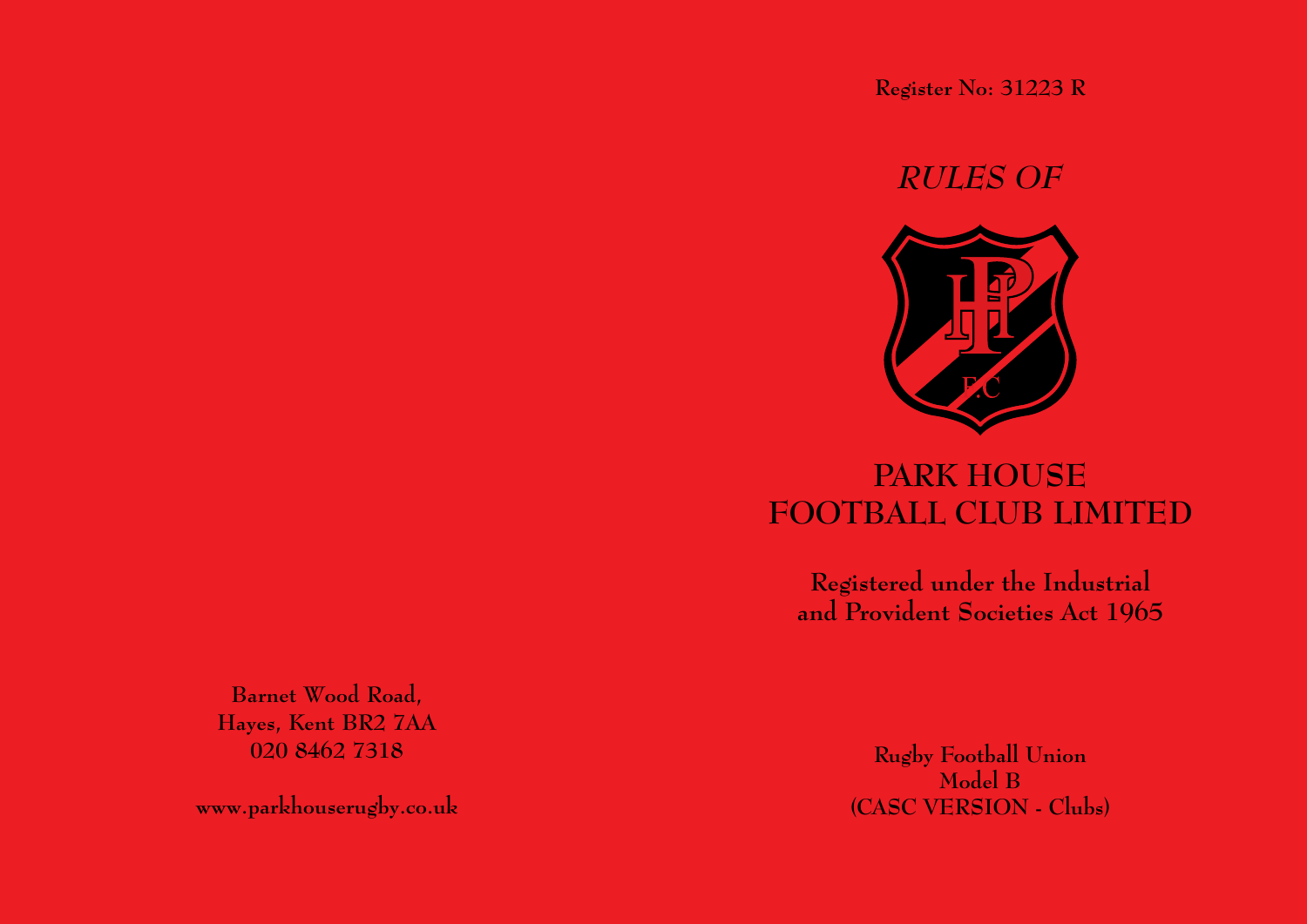## **INDEX OF RULES**

| Rule             | Heading                                          | Page     |
|------------------|--------------------------------------------------|----------|
| $\boldsymbol{I}$ | NAME, OBJECTS AND POWERS                         | 04       |
|                  | 1. Name                                          | 04       |
|                  | 2. Definitions                                   | 04       |
|                  | 3. Objects                                       | 04       |
|                  | 4. Powers of the Club                            | 05       |
|                  | 5. Limits on Powers                              | 07       |
| II               | <b>MEMBERSHIP</b>                                | 09       |
|                  | 6. Members                                       | 09       |
|                  | 7. Share Capital                                 | 11       |
| Ш                | <b>GENERAL MEETINGS</b>                          | 13       |
|                  |                                                  |          |
|                  | 8. General Meetings                              | 13       |
|                  | 9. Annual General Meetings                       | 14       |
|                  | 10. Special General Meetings                     | 17       |
|                  | 11. Rules                                        | 18       |
| IV               | OFFICERS AND COMMITTEE                           | 19       |
|                  |                                                  |          |
|                  | 12. Powers of the Committee                      | 19       |
|                  | 13. Committee Members' Interests<br>14. Officers | 20       |
|                  |                                                  | 21       |
|                  | 15. Committee                                    | 21<br>22 |
|                  | 16. Vice-Presidents                              |          |

| Rule    | Heading                         | Page   |
|---------|---------------------------------|--------|
| $\,V\,$ | <b>FINANCE</b>                  | 23     |
|         | 17. Club Finance                | 23     |
|         | 18. Subscriptions               | 24     |
|         | 19. Match Tickets               | $24\,$ |
|         | 20. Auditors                    | 24     |
| VI      | <b>STATUTORY PROCEDURES</b>     | 25     |
|         | 21. Registered Office           | 25     |
|         | 22. Use of the Name of the Club | 25     |
|         | 23. Seal                        | 25     |
|         | 24. Register of Members         | 26     |
|         | 25. Inspection of Books         | 26     |
|         | 26. Annual Return               | 27     |
|         | 27. Publication of Accounts     | $27\,$ |
|         | 28. Registration                | $27\,$ |
|         | 29. Dissolution                 | 27     |
| VП      | <b>GENERAL</b>                  | 28     |
|         | 30. Licensing                   | 28     |
|         | 31. Continuity                  | 28     |
|         | 32. Indemnity                   | 29     |
|         | 33. Notices                     | 29     |
|         | 34. Arbitration                 | 30     |
|         | 35. Interpretation              | 30     |
|         | 36. Schedule of Definitions     | 30     |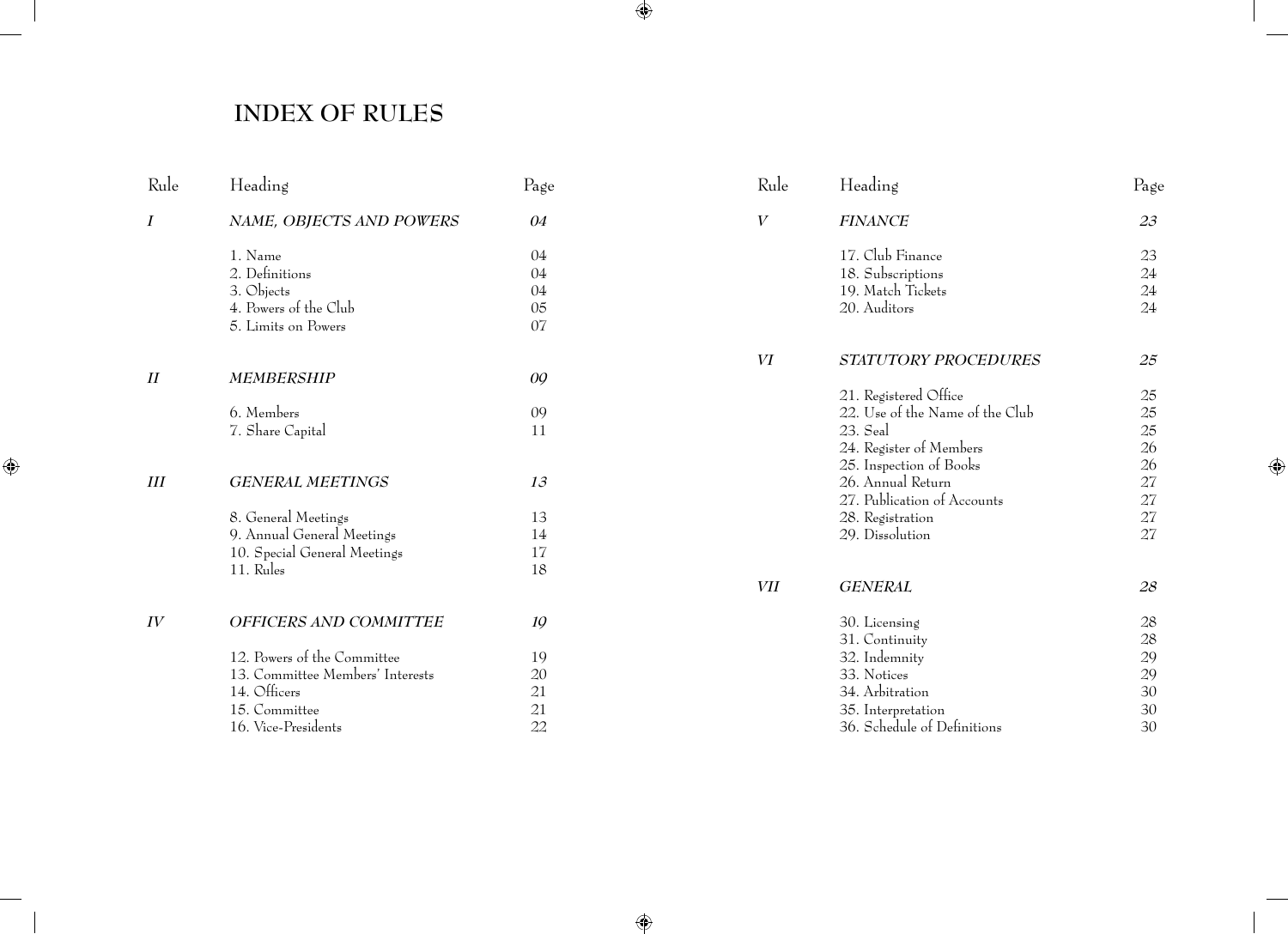## *i. Name, Objects & Powers*

## **1. Name**

The Society shall be called the "Park House Football Club Limited".

## **2. Definitions**

 Except where the context otherwise permits or requires, the words and expressions listed in the Schedule of Definitions set out in Rule 36 shall bear the meanings given to them therein.

## **3. Objects**

 The principal object of the Club shall be to provide facilities for and promote participation by the whole community in the Game and in pursuance of such principal object the ancillary objects of the Club shall be to:

- 3.1 promote, encourage and foster the Game for the benefit of the Members including (but not limited to) the coaching thereof at all levels.
- 3.2 promote, encourage and foster the Game at all levels in the area of the Ground and the surrounding areas.
- 3.3 ensure that the Game is played in accordance with the Laws of the Game and is administered in accordance with the IRB Regulations and the Rules of the Union.
- 3.4 undertake such matches and fixtures and other activities as the Committee may decide.
- 3.5 Maintain and develop the Ground at Barnet Wood Road Hayes Kent BR2 7AA or such other location as the Committee may from time to time determine as the headquarters of the Club and as a venue for playing the game and conducting the other activities of the Club so as to provide the best possible facilities for Members and those visiting the Ground.
- 3.6 strengthen the bonds between the Club and the local community in the areas surrounding the Club.

## **4. Powers of the Club**

 To further its objects the Club shall have the power to do all such things as are incidental or conducive to the objects of the Club including (but not limited to) all or any of the following:

- 4.1 Either directly or indirectly to employ, invest and deal with the assets and funds of the Club for the objects of the Club in such manner as shall be considered by the Committee to be expedient, and to do all such other acts and things and carry on all such other activities (including (but not limited to) leasing, subleasing, releasing, renting, acquiring, altering, erecting, holding, selling, improving, developing, repairing, hiring, lending with or without security or otherwise dealing with real and personal property of any kind) as shall be considered by the Committee to be necessary or expedient for the purposes of the Club or the advancement of its interests.
- 4.2 To raise or borrow money for the purposes of or in connection with the activities of the Club or any of them as the Committee thinks fit in accordance with the following provisions:
	- 4.2.1 Any sum or sums raised or borrowed may be on mortgage, charge, bonds or debentures on all or any of the funds or property of the Club whether or not including any floating charge of the whole or part of the undertaking property and assets of the Club both present and future.
	- 4.2.2 At the time of any borrowing the sum of the amount then remaining undischarged of monies borrowed and of the amount of the proposed borrowing shall not exceed 100,000 pounds or such sum as the Members in General Meeting may from time to time determine.
	- 4.2.3 The rate of interest payable at the time the terms of borrowing are agreed on any money borrowed shall not exceed the rate of interest which in the opinion of the Committee represents the market rate of interest for borrowings of similar amount and on similar terms prevailing at that time except that in the case of a mortgage loan the Committee may delegate the determination of the interest rate within specified limits to an Officer, Committee Member or Sub-Committee.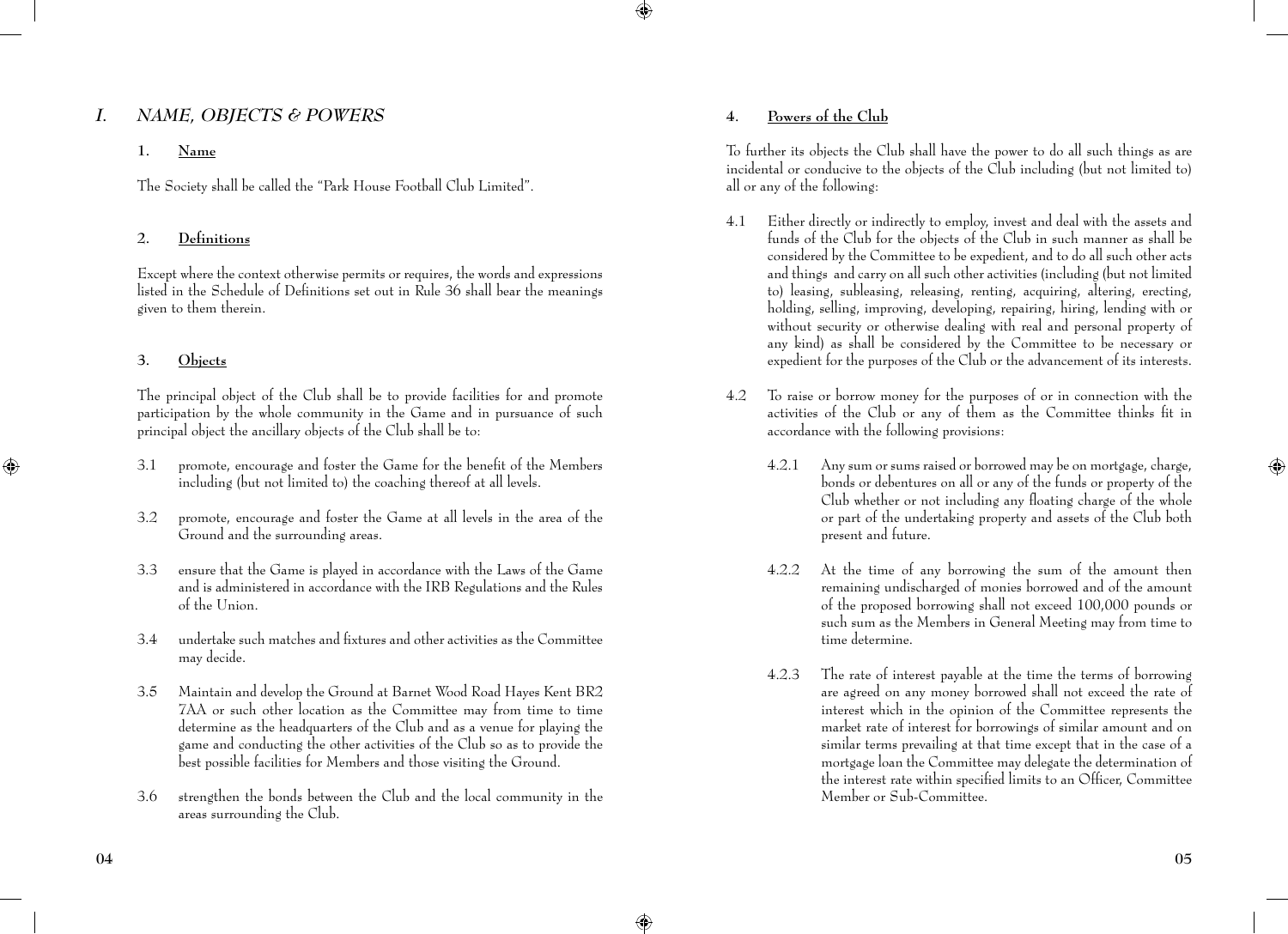- 4.2.4 The Committee may determine from time to time (subject to Rules 4.2.1, 4.2.2 and 4.2.3) the terms and conditions upon which money is raised or borrowed or security is issued and may vary such terms and conditions.
- 4.2.5 No person lending money to the Club shall be concerned to see or enquire whether either of the limits imposed by Rule 4.2.2 or Rule 4.2.3 is exceeded at the time of the borrowing or issue and if either or both of such limits were to be exceeded no borrowing incurred in excess of such limits shall be invalid unless such person had received express notice to this effect at the time of borrowing.
- 4.3 To give any security or securities whether by way of mortgage or otherwise for the performance of any contracts or any debts, liabilities or obligations of the Club or any of its subsidiaries or other persons or corporations in whose business or undertaking the Club is interested, or to whom or in respect of whom the Club has given any personal covenant, guarantee or indemnity, whether directly or indirectly, and collaterally or further to secure any obligation of whatever nature of the Club by a trust deed or other assurance.
- 4.4 To accept and grant sponsorship and franchises and make such arrangements in connection therewith as the Committee shall think fit.
- 4.5 To apply for and hold any licences, consents, certificates, permissions and approvals that may be required for or in connection with the activities of the Club and (among other things) to provide catering and such other facilities as the Committee shall consider desirable.
- 4.6 To invite, receive and make donations for or otherwise promote or assist in the development or continuance of facilities for the Game, for the benefit of the Club or any other Community Amateur Sports Club or registered charity.
- 4.7 To support (whether by direct subscription, the giving of guarantees or otherwise) any Community Amateur Sports Club or any charitable institution or organisation, or any event or purpose of a public or general nature, the support of which will or may, in the opinion of the Committee, directly or indirectly benefit, or is calculated so to benefit, the Club.
- 4.8 To promote, arrange and organise competitions and entertainments in connection with the Game and any other sport or recreation.
- 4.9 To engage such officials and employees upon such terms and at such remuneration as the Committee may deem appropriate, and to dismiss or retire any of them as may be necessary.
- 4.10 To provide pensions, insurances and other benefits to employees or exemployees of the Club or the dependants and relatives of any such persons and to establish and maintain or concur in establishing and maintaining trusts, funds, schemes or other arrangements (whether contributory or non-contributory) with a view to providing such benefits including (but not limited to) retirement benefits and/or life assurance schemes.
- 4.11 To maintain bank accounts in credit or overdrawn on such terms as the Committee shall think fit including the giving of guarantees and indemnities in respect of direct debits and other money transmission or collection systems whether pursuant to Rule 17.5 or otherwise.
- 4.12 To pass such resolutions, regulations and instructions which shall be binding on all Members as are considered necessary for the better management, organisation, administration and regulation of the Club.
- 4.13 To settle, conduct, enforce or resist either in a court of law or by arbitration any suit, debt, liability or claim by or against the Club.

## **5. Limits on Powers**

- 5.1 Exercise of the powers contained in Rule 4 shall, notwithstanding any other provision of these Rules, be subject to the following restrictions and limitations:
	- 5.1.1 the Club shall not enter into any agreement with a Member for the supply of goods or services to the Club unless such agreement is on arms length terms and has been approved at a meeting of the Committee without the Member concerned being present;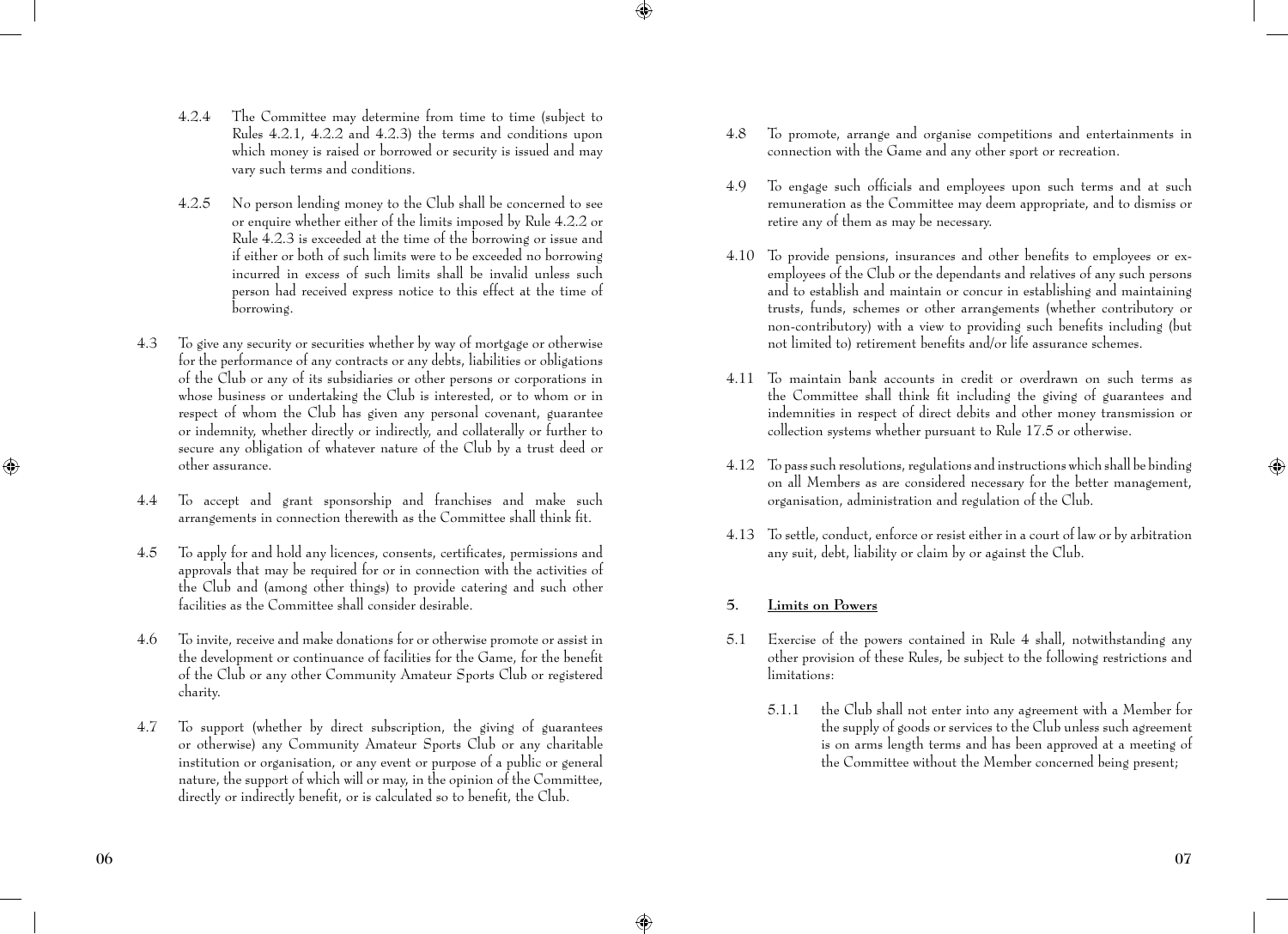- 5.1.2 the engagement by the Club of any official or employee who is also a Member shall be on arms length terms and approved at a meeting of the Committee without the Member concerned being present; and
- 5.1.3 the Club shall not make any payments to Members for playing the Game.

## *ii. MEMBERSHIP*

### **6. Members**

- 6.1 The Members of the Club shall be the persons whose names are for the time being entered in the Register of Members. Membership of the Club shall be open to all persons irrespective of ethnicity, nationality, sexual orientation, religion or beliefs; of age, sex or disability except as a necessary consequence of the requirements of the Game as a sport. The Club's facilities shall be available to Members without discrimination.
- 6.2 The Committee may (subject to the provisions of Rule 7) offer such categories of membership of the Club with such qualifications, application procedures and conditions, duties and privileges, subscriptions and in such numbers as it may from time to time decide but always on the basis that every Member shall have one vote. Details of categories, qualifications, application procedures and conditions, duties and privileges of membership in force from time to time shall be kept by the Secretary and shall be available for inspection by Members at all reasonable times.
- 6.3 Details of any entrance fee and the subscription payable by each category of membership as determined under Rule 18 shall be kept as in Rule 6.2 by the Secretary.
- 6.4 The Committee shall have the power to admit to membership any person in accordance with the application procedures and conditions for the time being applicable under Rule 6.2 but membership of the Club shall be open to all without discrimination on any grounds whatsoever including for these purposes discrimination on the grounds of attainment of a certain standard of performance. The Club may refuse membership or expel from membership only for good and sufficient cause, or where the membership or continued membership of the person concerned would be likely to be contrary to the best interests of the Game or the good conduct and interests of the Club. Appeal against such a decision may be made to the Members and decided by a majority vote.
- 6.5 The Committee may elect (subject to confirmation at the next following Annual General Meeting of the Club) as an Honorary Member of the Club any person, whether an existing Member or not, whose membership whether for services to the Club, to the Game or for any other reason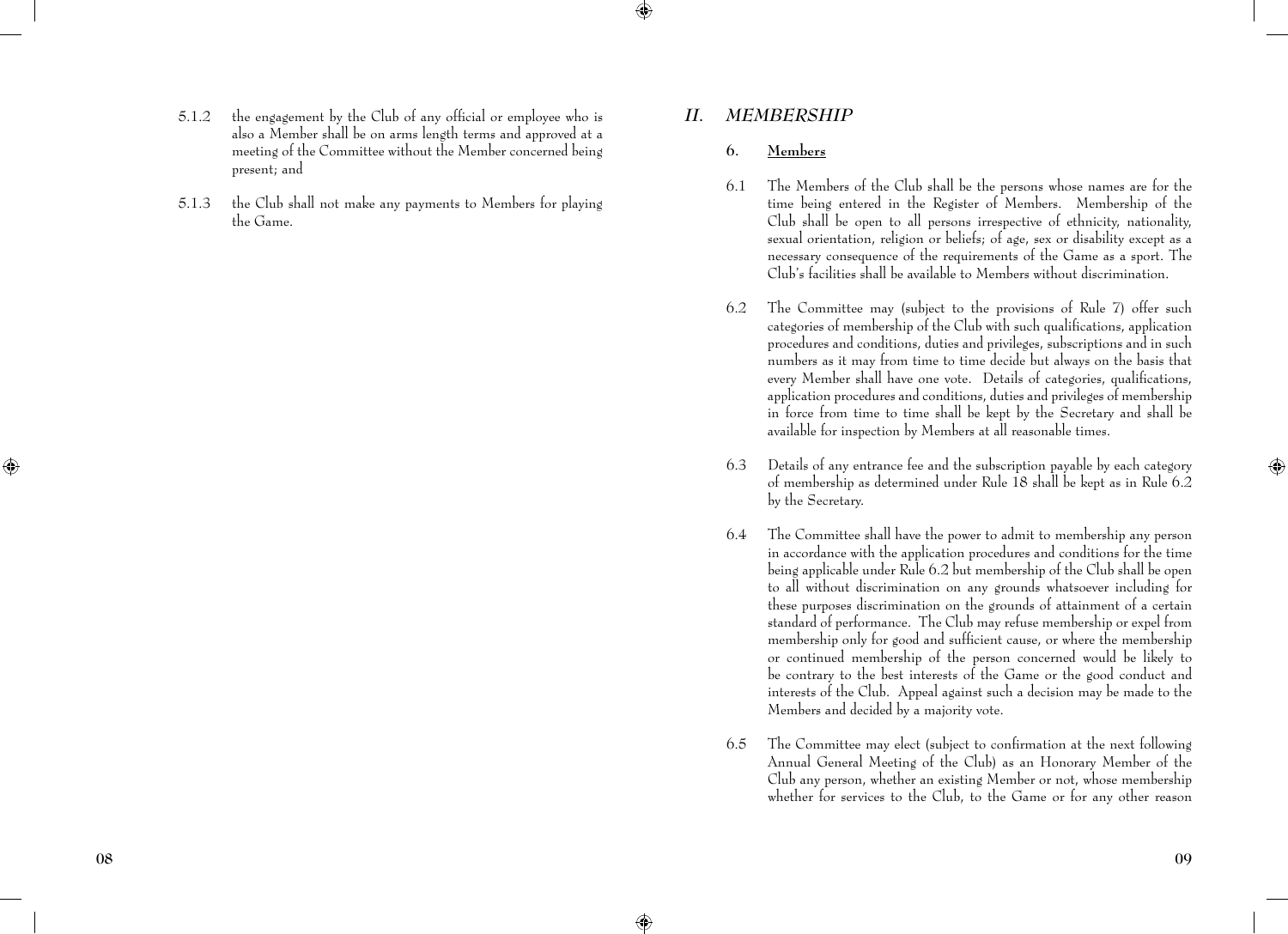the Committee considers to be especially desirable in the interests of the Club. An Honorary Member shall be a Member with all the rights duties and privileges of membership of the Club but without any obligation to pay any entrance fee or subscription. The Committee shall have power to terminate the honorary membership of any person at any time if it considers such action to be in the interests of the Club so to do.

- 6.6 No person may be accepted as a candidate for membership under the age of sixteen years and the purported admission of a person under the age of sixteen shall be void.
- 6.7 The Committee shall have power to create a class of persons called Juniors or with such other title as the Committee may decide using as criteria age, ticket holding or otherwise as it shall think fit. Such persons shall not be Members within these Rules and they shall have such rights, privileges and obligations as the Committee shall decide. Any person recognised in this class shall cease to be entitled to such recognition on attaining the age of eighteen years.
- 6.8 It shall be the duty of every Member to advise the Secretary promptly of each change of address. All notices and letters dispatched by post to a Member at the address registered in the Register of Members (which shall be conclusive proof thereof) shall be deemed to have been properly delivered pursuant to Rule 33.
- 6.9 A Member may resign from the Club at any time by giving to the Secretary written notice of the intention so to do provided that the Member shall remain liable for all monies then due and owing to the Club.
- 6.10 The President or Secretary or any person appointed by either of them shall have the power to order the withdrawal from the Ground of any Member who is in breach of any of these Rules, any Regulation or any Rule or Regulation of the Union which is applicable to the Ground or its use by Members or who otherwise is, in the opinion of the President or Secretary or their appointee or appointees, guilty of misconduct.
- 6.11 The Committee shall have power to terminate or suspend for such period as it thinks fit the membership of or to reprimand a member for any infringement of these Rules, any Regulations, the Rules or Regulations of the Union, the Laws of the Game or the IRB Regulations or for any

conduct prejudicial to the interests of the Club or the Game. The procedure for the exercise of this power shall be prescribed by the Committee and details thereof shall be kept by the Secretary and be available for inspection by Members at all reasonable times.

- 6.12 A Member shall cease to be a Member:
	- 6.12.1 On resignation.
	- 6.12.2 On termination of membership by the Committee.
	- 6.12.3 On death.
- 6.13 Each person who is in membership with the Club at the date these Rules take effect pursuant to Rule 28 shall be admitted to membership in accordance with Rule 6.4 and any person in membership at that date under the age of sixteen years shall be granted the status of a Junior in accordance with Rule 6.7.
- **7. Share Capital**
- 7.1 The capital of the Cub shall consist of shares of the value of five pence each.
- 7.2 Every Member of whatever category shall hold one share and no more in the capital of the Club. No person who is not a Member shall be issued with a share.
- 7.3 Each Member of the Club at the date these Rules takes effect pursuant to Rule 28 (other than those under the age of sixteen years) shall be allotted one share and five pence of the subscription then next paid by each Member shall be applied in paying up the same in full.
- 7.4 Any Member admitted to membership after the date on which these Rules take effect shall be allotted one share on admission and five pence of the first subscription paid by such Member shall be applied in paying up the same in full.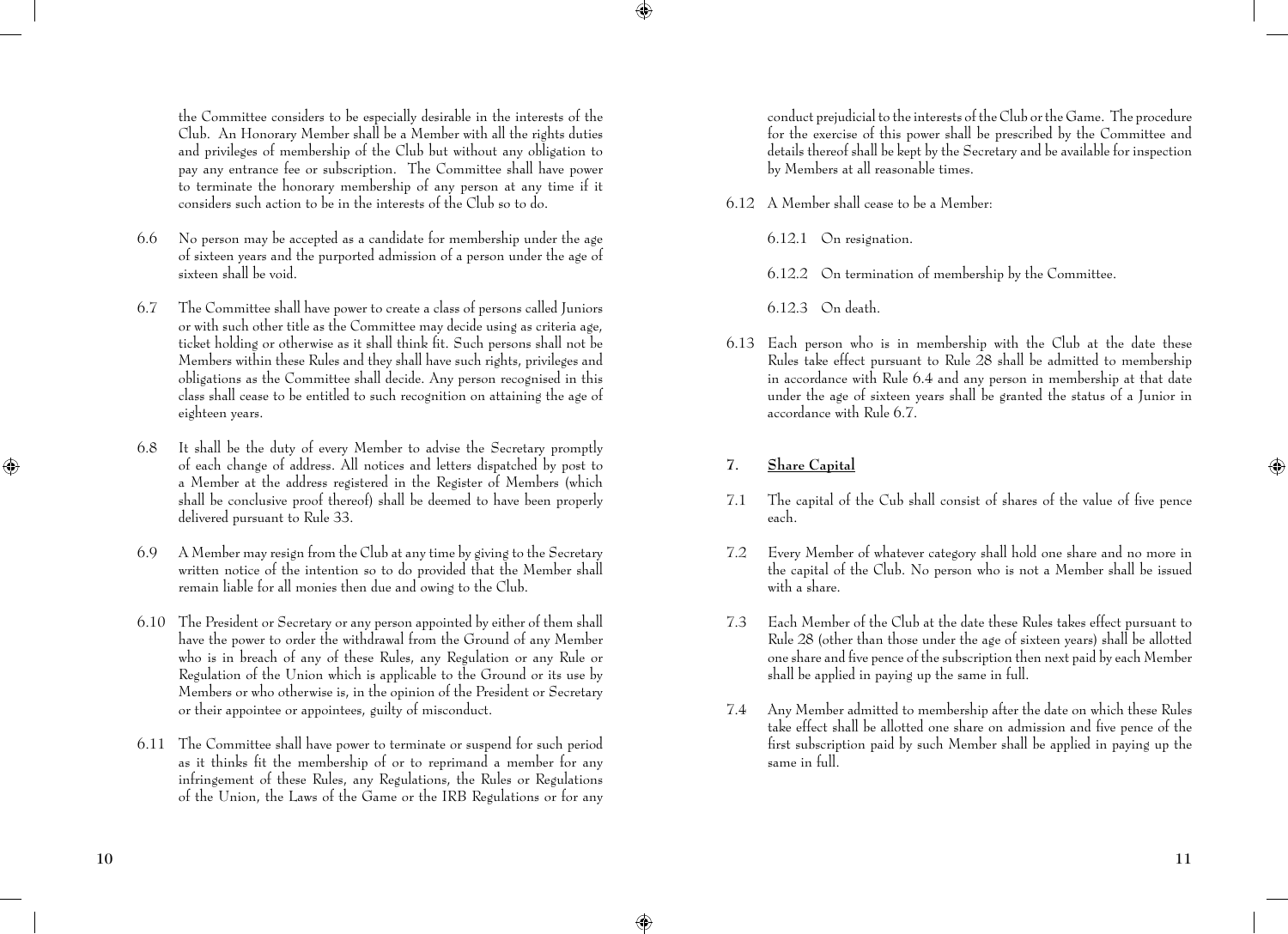- 7.5 In the case of a share allotted to an Honorary Member either upon these Rules taking effect or upon admission to membership thereafter pursuant to Rule 6.5 such share shall be credited as fully paid by way of a capitalisation of any profits of the reserves of the Club and the Committee shall have power to take all steps necessary to give effect to this Rule.
- 7.6 No share shall be held jointly, be withdrawable or be transferable by any Member and no interest, dividend or bonus shall be payable on any share. Any Member transferring or attempting to transfer a share or any interest therein or any rights associated therewith shall, if the Committee so decides, be deemed to have resigned from the Club as from the date of such transfer or attempted transfer.
- 7.7 The share of a Member shall be forfeited to the Club when that member for whatever reason ceases to be a Member and any amount then due to the Member in respect of such share shall thereupon become the property of the Club.
- 7.8 The Club shall not be required to issue a certificate to any member in respect of the share allotted to that Member.

## *iii. general Meetings*

## **8. General Meetings**

- 8.1 All General Meetings shall be held at the Ground or elsewhere as the Committee may determine and any such meeting other than an Annual General Meeting shall be called a Special General Meeting.
- 8.2 The Chairman of all such meetings shall be the President of the Club or if unavailable the Immediate Past President or if unavailable a Member of the Committee appointed at the Meeting concerned to take the Chair for that Meeting.
- 8.3 Every Member shall be entitled to attend and vote at any General Meeting. The procedure for the casting of votes shall be determined by the Chairman of the Meeting.
- 8.4 The quorum at any General Meeting shall be 20 Members.
- 8.5 If within thirty minutes after the time appointed for a General Meeting a quorum is not present, the Meeting, if convened on the requisition of members, shall be dissolved, and in every other case it will stand adjourned to such other day and at such time and place, or be dissolved, as the Committee shall determine.
- 8.6 All resolutions shall be decided by a majority of votes recorded except where:
	- 8.6.1 These Rules provide for a special resolution which shall require a majority of at least two-thirds of the votes recorded, or
	- 8.6.2 A resolution is put to an Annual General Meeting as contemplated by rule 9.1.8.2 in which case the provisions of the Act as to voting shall apply.
- 8.7 A declaration by the Chairman of a General meeting to the effect that a particular resolution has been passed or not or passed by a particular majority or not shall (subject to the Act) be final and binding on all Members.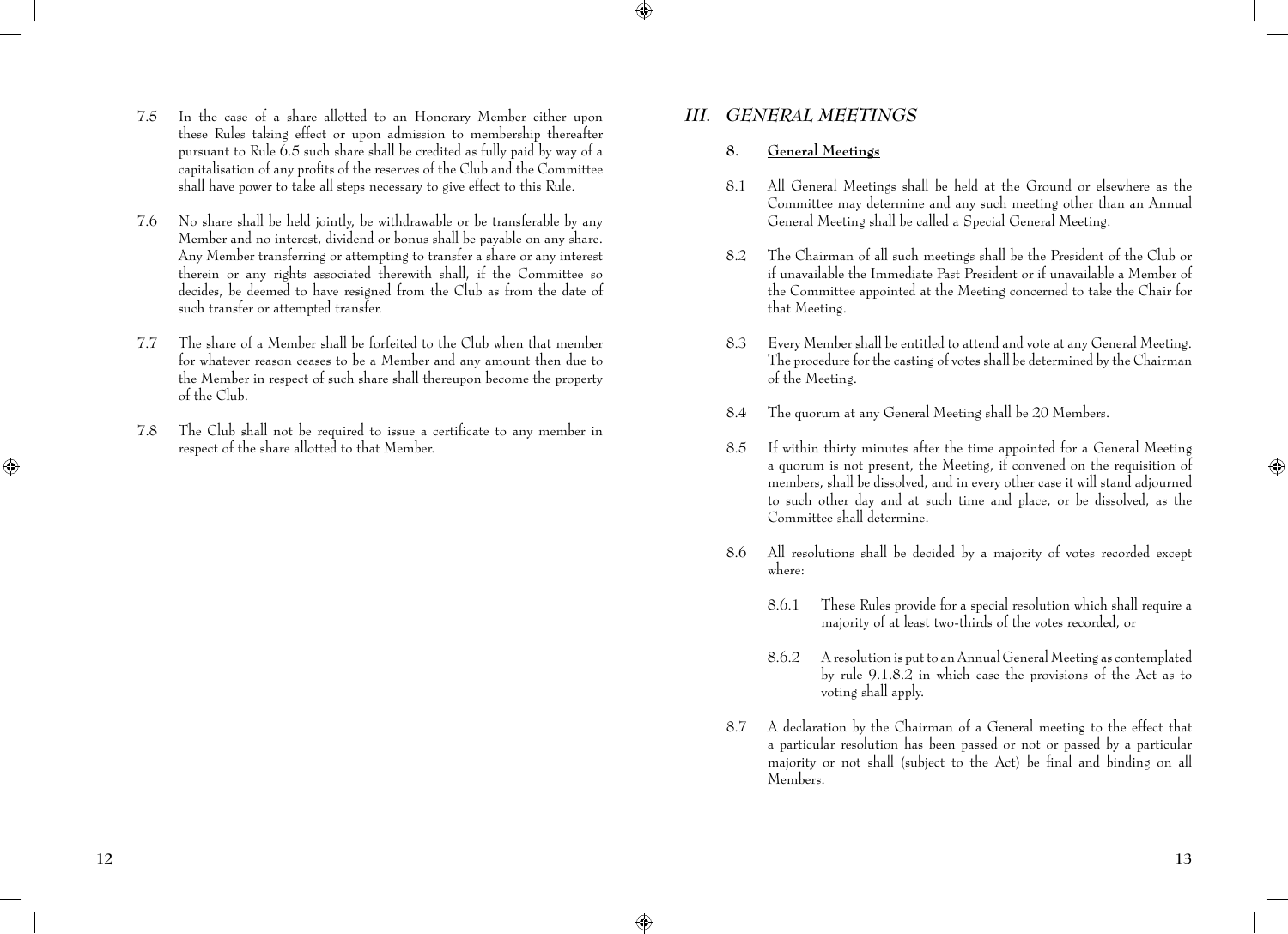- 8.8 A General Meeting shall not be invalidated by reason only of any Member accidentally failing to receive a notice thereof or any accompanying document relating thereto.
- 8.9 The procedure for conduct of General Meetings shall be prescribed by the Committee and details thereof shall be kept by the Secretary and be available for inspection by Members at all reasonable times.

## **9. Annual General Meetings**

- 9.1 Not later than 30 September in every year a General Meeting shall be held (to be known as the Annual General Meeting) for the transaction of the following business:
	- 9.1.1 To consider and approve (with or without amendment) the minutes of the previous Annual General Meeting.
	- 9.1.2 To receive and approve a report from the Committee on the affairs of the Club since the previous Annual General Meeting.
	- 9.1.3 To receive and approve a Financial Statement for the preceding financial year and where necessary in law or where the members require the Auditors' report thereon.
	- 9.1.4 To elect the Officers for the ensuing year.
	- 9.1.5 To elect Vice Presidents.
	- 9.1.6 To confirm any elections of Honorary Members made by the Committee during the preceding year.
	- 9.1.7 To elect Members of the Committee for the ensuing year.
	- 9.1.8 Where necessary in law or where the members require:
		- 9.1.8.1 To appoint the Auditors for the ensuing year, or
		- 9.1.8.2 To consider a resolution disapplying the provisions of the Act relating to the obligation to appoint Auditors.
- 9.1.9 To consider as a special resolution any addition or alteration to these rules duly proposed in accordance with Rule 9.5.
- 9.1.10 To consider any other motion or business duly proposed in accordance with Rule 9.5.
- 9.1.11 To consider any other business of which due notice shall have been given.
- 9.1.12 To hear any other relevant matter for the consideration of the Committee during the ensuing year, but on which no voting shall be allowed.
- 9.2 Notice of every Annual General Meeting stating the date, time and venue of such Meeting shall be sent to all Members so as to be received not less than two clear weeks prior to the date of the Meeting with the agenda of the business to be considered thereat and with a copy of the Club's Financial Statement for the preceding financial year.
- 9.3 The election of the Officers shall be subject to the following provisions:
	- 9.3.1 Any Member shall have the right to make nominations, with the written consent of a candidate, for election to any one or more of the offices named in or created under the provisions of Rule 14.1. Such nominations must be sent in writing so as to reach the Secretary by 30 June. The Committee shall also have the right to make nominations for the election of Officers.
	- 9.3.2 The election of each Officer shall be decided by a majority of votes recorded.
	- 9.3.3 In the event of an equal number of votes being cast for two or more candidates for any office a further election for that office shall immediately be held between those candidates for whom the votes cast are equal in number. If there shall still be equality of votes the members of the retiring Committee present at the time shall decide who shall from those candidates receiving an equal number of votes in the second election be the holder of the office concerned for the ensuing year.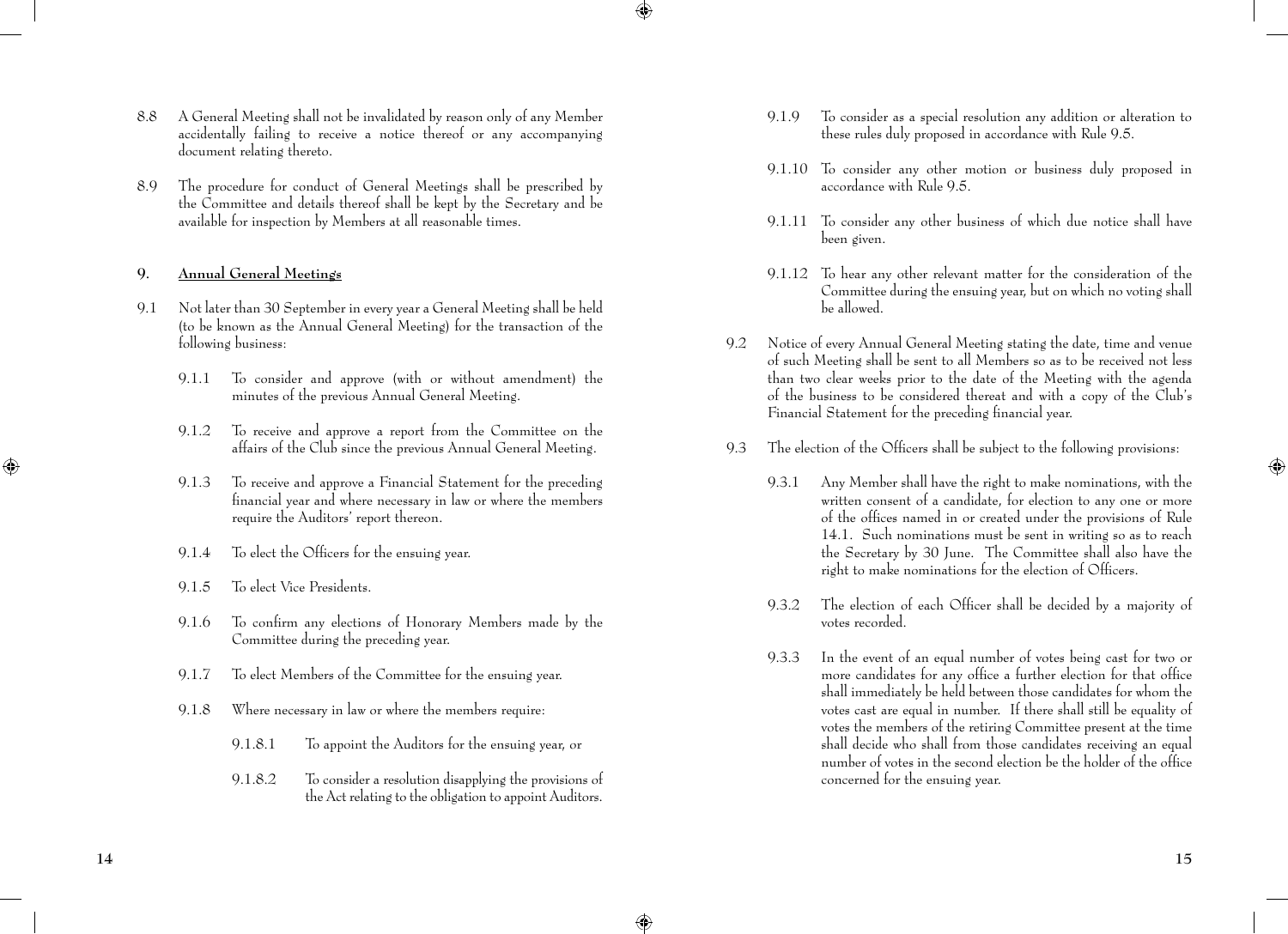- 9.4 The election of Committee members shall be subject to the following provisions:
	- 9.4.1 Any member shall have the right to make not more than one nomination, with the written consent of the candidate, for election as one of the Committee Members provided for in Rule 15.1.2. Such nominations must be sent in writing so as to reach the Secretary by 30 June. The Committee shall also have the right to make nominations for the election of Committee Members without restriction on the number of nominations.
	- 9.4.2 The election of Committee Members shall be decided by a majority of votes recorded.
	- 9.4.3 In the event of an equal number of votes being cast for two or more candidates for the last seat or seats on the Committee a further election shall immediately be held for the last seat or seats between those candidates for whom the votes cast for such seat or seats are equal in number. If there shall still be equality of votes the members of the retiring Committee present at the time shall decide who shall from those candidates receiving an equal number of votes in the second election be the holders of the last seat or seats on the Committee for the ensuing year.
- 9.5 Proposals for additions or alterations to the Rules or for any other motion to be submitted to an Annual General Meeting shall be subject to the following provisions:
	- 9.5.1 Any proposal shall be submitted in writing to the Secretary by 30 June duly proposed by one Member and seconded by another.
	- 9.5.2 Copies of all such proposals and copies of all proposals put forward by the Committee shall be sent to all Members with the notice of the Annual General Meeting.
	- 9.5.3 Amendments to any proposal notified to Members under Rule 9.5.2 shall be sent in writing so as to reach the Secretary duly proposed and seconded not less than twenty-four hours before the time for which the Annual General Meeting is convened.

 9.5.4 Amendments duly received in accordance with Rule 9.5.3 shall be added to the agenda by the Chairman of the Annual General Meeting.

## **10. Special General Meetings**

- 10.1 The Committee may convene at any time a Special General Meeting by giving to all Members two clear weeks written notice thereof stating the date, time and venue thereof and the resolution or resolutions to be moved or other business to be transacted thereat.
	- 10.1.1 Amendments to any resolution proposed by the Committee shall be submitted in writing to the Secretary duly proposed and seconded by Members in the same manner as is prescribed by Rule 9.5.3 for an Annual General Meeting.
	- 10.1.2 Amendments duly received in accordance with Rule 10.1.1 shall be added to the agenda by the Chairman of the Special General Meeting.
- 10.2 The Committee shall also convene a Special General Meeting on receipt by the Secretary of a written requisition so to do, duly signed by not less than 20 Members. Each requisition must clearly state the specific resolution to be moved.
	- 10.2.1 Two clear weeks notice of such a Meeting stating the date, time and venue thereof and the specific resolution to be moved thereat shall be sent to all Members by the Secretary within fourteen days of the receipt of the requisition.
	- 10.2.2 Amendments to such a resolution shall be submitted in writing to the Secretary duly proposed and seconded by Members in the same manner as is prescribed by Rule 9.5.3.
	- 10.2.3 Amendments duly received in accordance with Rule 10.2.2 shall be added to the agenda by the Chairman of the Special General Meeting.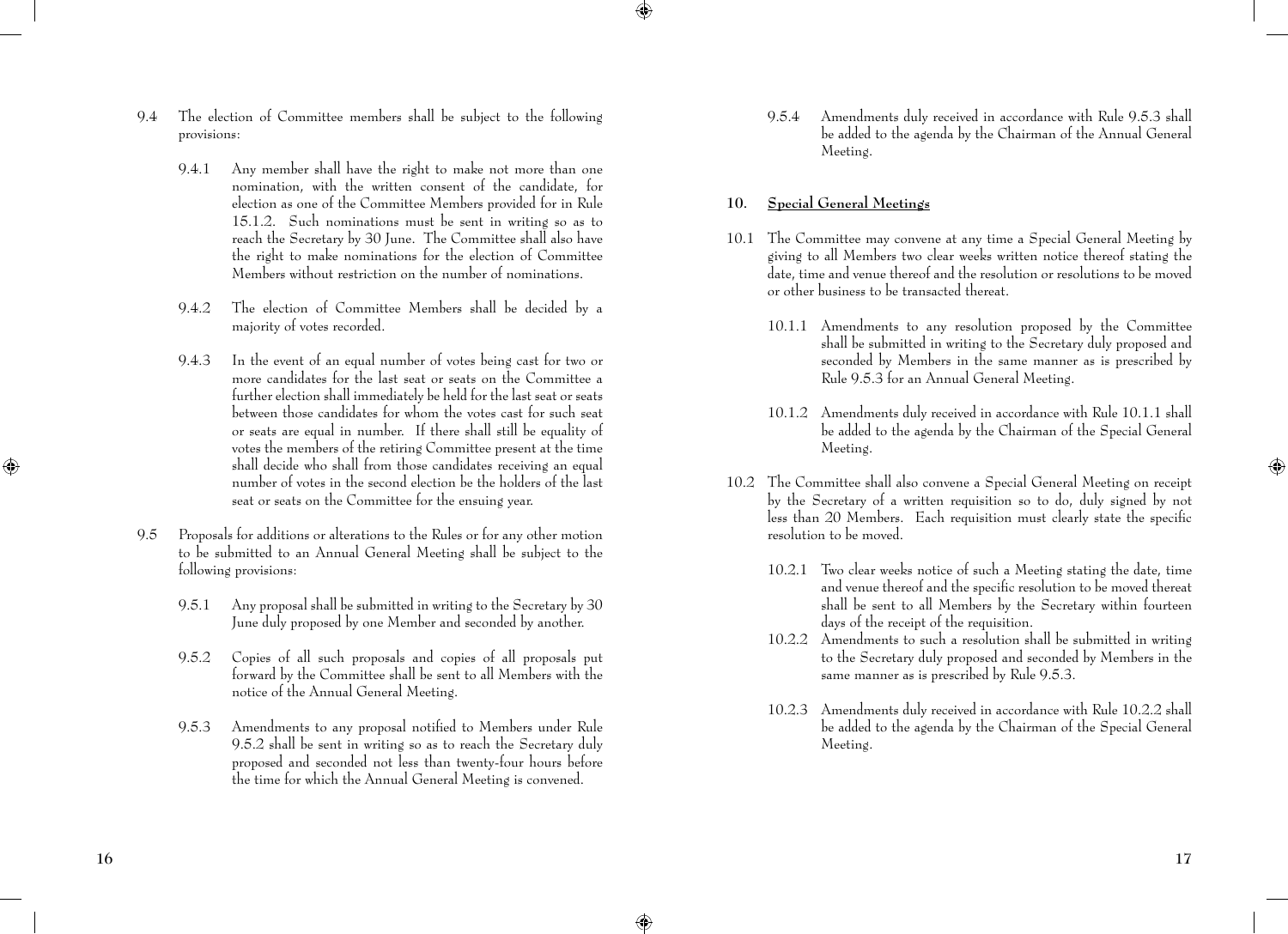#### **11. Rules**

- 11.1 No new Rule shall be made, nor shall any Rule be amended or rescinded, except by a special resolution passed at an Annual General Meeting in accordance with Rule 9.5 or at a Special General meeting convened by the Committee in accordance with Rule 10.1.
- 11.2 The Secretary shall register in accordance with the Act any new Rule or amendment to these Rules and no new Rule or amendment to the Rules shall be valid until so registered.
- 11.3 A copy of the Rules shall be delivered by the Secretary to any person on demand on payment of such sum (not exceeding ten pence) as may from time to time be determined by the Committee.

## *iv. Officers and Committee*

#### **12. Powers of the Committee**

 The affairs of the Club shall be administered by the Committee which shall exercise all powers of the Club expressed in Rule 4 and without limiting the generality thereof:

- 12.1 The Committee shall have power to appoint such Sub-Committees as are considered necessary to deal with the affairs of the Club.
	- 12.1.1 The Committee shall determine the composition, powers and terms of reference of each Sub-Committee.
	- 12.1.2 The Chairman of any Sub-Committee shall have a second or casting vote, and the quorum necessary for the transaction of business by a Sub-Committee shall be one-third of its appointed members or as the Committee may determine.
	- 12.1.3 A Sub-Committee may exercise the power of co-option subject to the provisions of Rule 12.2.
- 12.2 The Committee shall have power to co-opt additional members to serve on it provided that the number of such co-opted members shall not exceed twenty-five per cent of the number of members elected to hold office on the Committee (the Officers for the purposes of this computation being deemed to be elected members) and to approve the co-option of additional members to serve on any Sub-Committee, in both cases either for general or special service and with or without voting rights.
- 12.3 The Committee shall not exercise its powers in any way or for any purpose inconsistent with the objects of the Club.
- 12.4 The procedure for the conduct of meetings of the Committee shall be prescribed by the Committee and details thereof shall be kept by the Secretary and be available for inspection by Members at all reasonable times.
- 12.5 References in these Rules to any acts or activities or opinion (including, without limitation, decisions, directions, requests, exercises of discretion and the giving of consent) of the Committee shall mean such acts or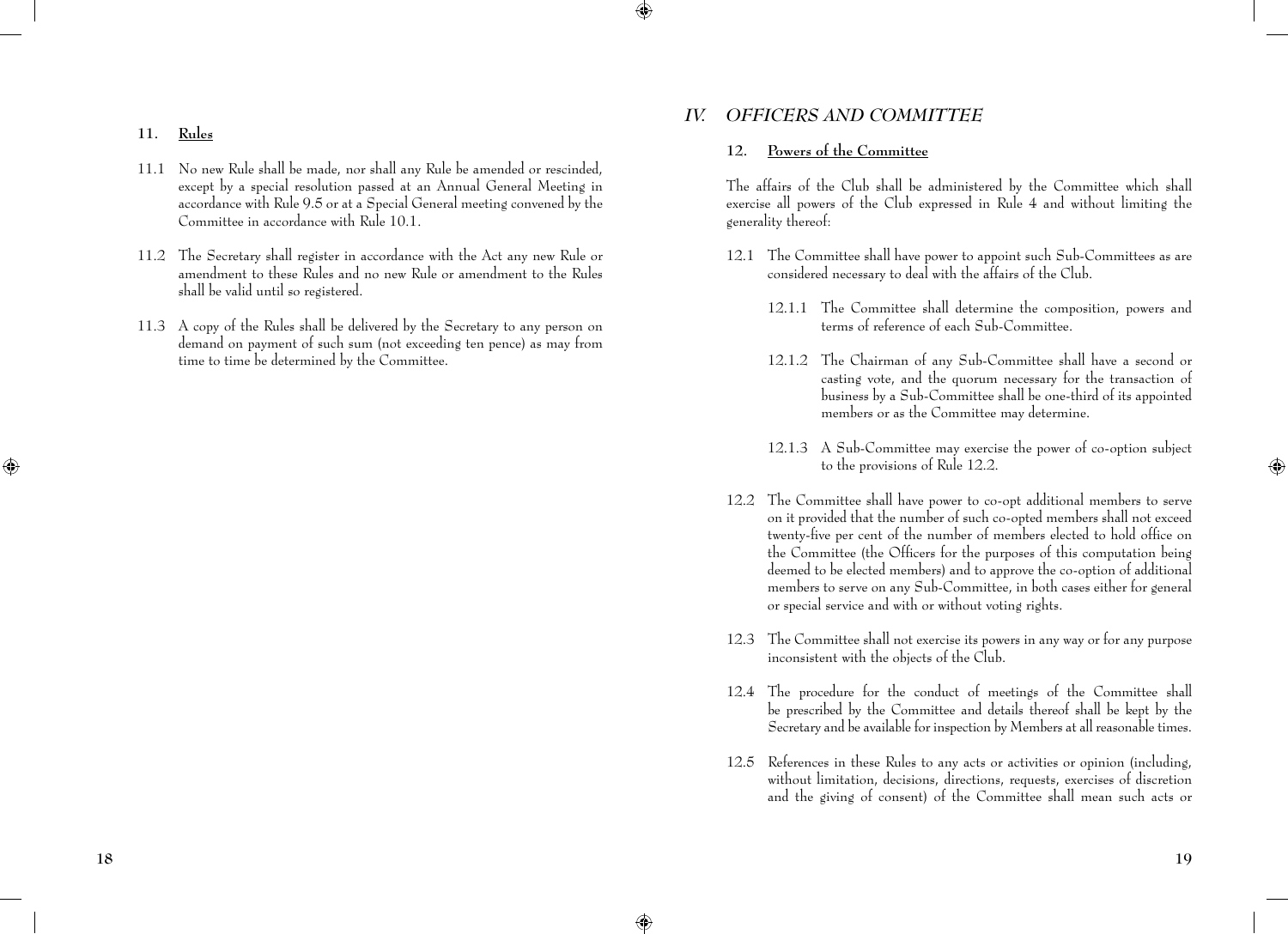activities or opinions as shall have been sanctioned or effected or (as the case may be) expressed by (a) a resolution of the Committee or  $(b)$ a resolution of the relevant Sub-Committee where the power to act or authority being exercised has been delegated by the Committee to a Sub-Committee or (c) the relevant Officer where that power or authority has been delegated by the Committee to an Officer.

## **13. Committee Members' Interests**

- 13.1 Any Committee Member who is in any way, whether directly or indirectly, interested in a contract or proposed contract with the Club shall declare the nature and extent of his interest at the first meeting of the Committee held after he became so interested.
- 13.2 Notwithstanding rule 13.1, a general notice given to the Committee that a Committee Member is to be regarded as having an interest of the nature and extent specified in the notice in any transaction or arrangement in which a specified person or class of persons is interested shall be deemed to be a disclosure that the Committee Member has an interest in any such transaction of the nature and extent so specified.
- 13.3 Provided that he has disclosed in accordance with this rule any material interest of his, a Committee Member:
	- 13.3.1 May be party to, or otherwise interested in, any transaction or arrangement with the Club or in which the Club is otherwise interested;
	- 13.3.2 May be a director or other office of, or employed by, or party to any transaction or arrangement with, or otherwise interested in, any body corporate promoted by the Club or in which the Club is otherwise interested; and
	- 13.3.3 Shall not, by reason of his office, be accountable to the Club for any benefit which he derives from any such office or employment or from any such transaction or arrangement or from any interest in any such body corporate and no such transaction or arrangement shall be liable to be avoided on the ground of any such interest or benefit.
- **14. Officers**
- 14.1 The Officers of the Club shall be a President, a Secretary, a Treasurer, the Immediate Past President and such other Officers as the Club may in General Meeting from time to time determine.
- 14.2 The Officers of the Club shall be elected at each Annual General Meeting in accordance with Rule 9.3.
- 14.3 Each Officer on election at an Annual General Meeting shall hold office from the end of that Meeting until the end of the next Annual General Meeting but shall be eligible for re-election from year to year.
- 14.4 If any such offices fall vacant between one Annual General Meeting and the next such vacancy shall be filled by the Committee for the period of the vacancy.
- **15. Committee**
- 15.1 The Committee shall consist of:
	- 15.1.1 The Officers; and
	- 15.1.2 Seven members (or such other number not exceeding twenty as may be determined from time to time by the Club in General Meeting) duly elected in accordance with Rule 9.4. A Member of the Committee shall hold office from the end of the Annual General Meeting, at which he is elected until the end of the following Annual General Meeting and shall be eligible for reelection from year to year.
- 15.2 The Committee shall each year elect its own Chairman for the ensuing year to hold office from the date of the Annual General Meeting until the date of the following year's Meeting. He may hold any other office in the Club at the same time and shall be eligible for re-election from year to year.
- 15.3 The quorum of the meeting of the Committee shall be seven (or such other number as may be determined from time to time by the Club in General Meeting) and the Member elected to take the Chair shall be entitled to exercise a second or casting vote.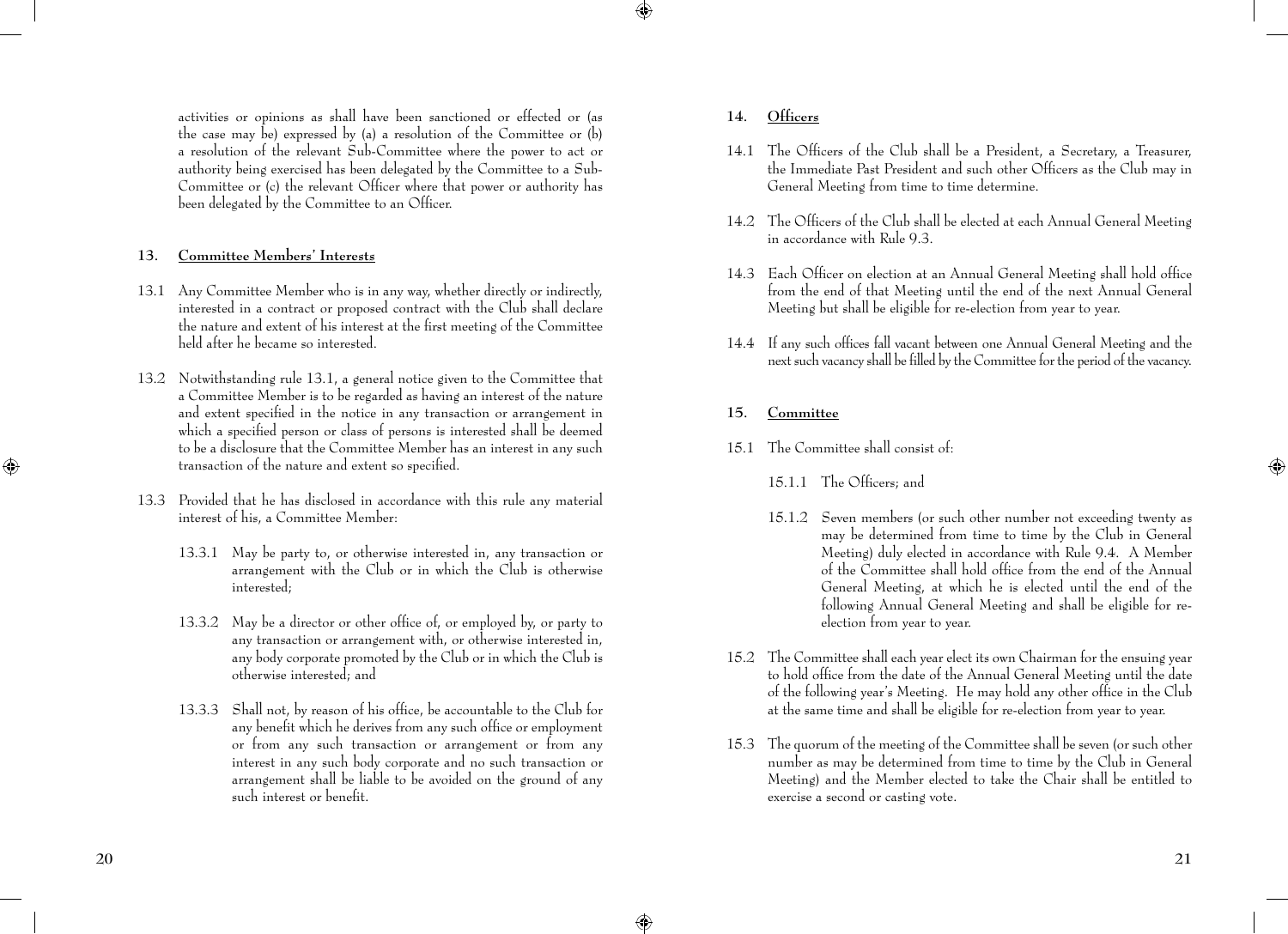- 15.4 If a vacancy shall occur for an elected Member of the Committee between one Annual General Meeting and the next such vacancy shall be filled by the Committee.
- 15.5 If a Member of the Committee shall commit an offence under Rule 6.11 or shall be adjudged bankrupt or if a court order is made appointing a receiver to administer such Member's property such Member shall thereupon cease to be a Member of the Committee.
- 15.6 Committee Members shall receive no remuneration for serving on the Committee other than the payment of authorised expenses for carrying out their duties.

### **16. Vice-Presidents**

 The Committee may each year nominate for election at the Annual General Meeting as Vice-Presidents of the Club such Member or Members as they consider should receive special recognition for services to the Club. Any Member so elected shall remain a Vice-President until ceasing to be a Member. The position of Vice-President shall not carry any rights or obligations and in particular a Vice-President shall not be an Officer or a Member of the Committee unless separately elected as such.

## *v. Finance*

### **17. Club Finance**

- 17.1 The Club's income shall be obtained annually from the subscriptions of Members, from investments and securities, from gate monies and ticket receipts from matches arranged by the Club at the Ground, from the letting of the Ground, from sponsorship and from any other available source.
- 17.2 The profits of the Club shall be applied only in furthering the objects of the Club. No distribution of club assets, in cash or in kind shall be made to Members or third parties but this shall not prevent donations by the Club to registered charities or to any registered Community Amateur Sports Clubs.
- 17.3 The Club shall not have power to receive money on deposit from Members or others.
- 17.4 A Financial Statement of the Club's affairs shall be made up to 30 June in each year (or such other date as may be determined from time to time by the Club in General Meeting) and shall be signed by the Treasurer, the Secretary and one Member of the Committee. An audit, where necessary in law or where the membership require, shall be carried out by a qualified auditor or, where the conditions applicable for appointing lay auditors apply, by 2 or more lay auditors, and a printed copy of the signed Financial Statement, together with the Auditors' report thereon, shall be sent to each member with the notice calling an Annual General Meeting.
- 17.5 The Club may participate in a direct debiting scheme as an originator for the purpose of collecting subscriptions for any category of membership and/ or any other amounts due to the Club. In furtherance of such a scheme the Club may enter into an indemnity required by the bank upon whom direct debits are to be originated and such indemnity may be executed on behalf of the Club by the Secretary or as otherwise determined pursuant to these Rules.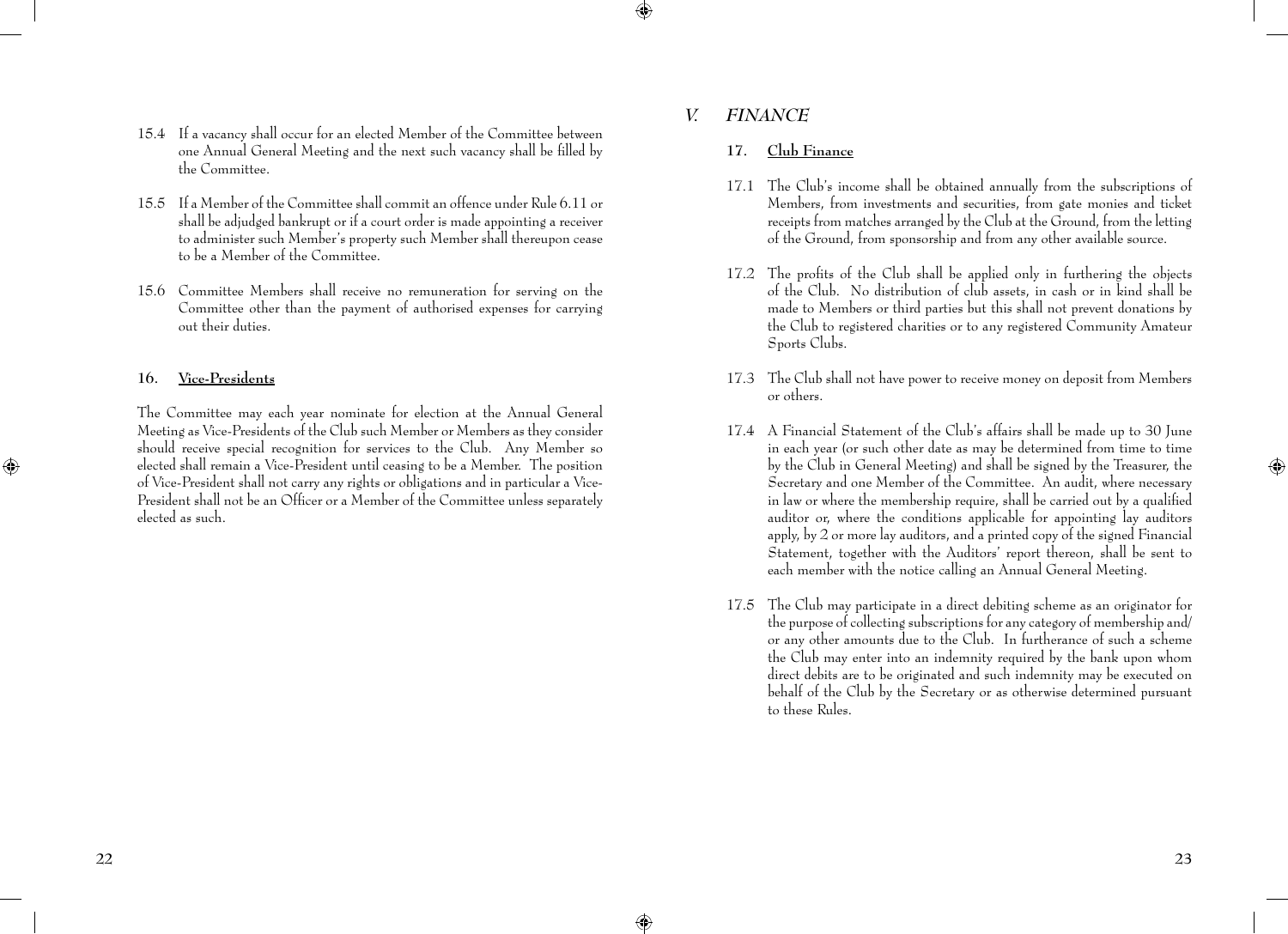#### **18. Subscriptions**

 Each Member shall, according to membership category, pay to the Club on 1st September (or such other date as may be determined by the Club in General meeting) such annual subscription as the Committee may from time to time determine.

## **19. Match Tickets**

- 19.1 Tickets to the Ground for matches arranged by the Club shall be under the control of the Committee and shall be sold at prices fixed by the Committee (without any provision for repurchase by the Club) to Members or as the Committee may direct, and the Committee shall allocate such tickets on an equitable basis.
- 19.2 Tickets to the Ground for representative and other matches for which the Ground is let shall be under the joint control of the Committee and the organisers of the match concerned.
- 19.3 The Committee shall have power to issue such season and other tickets, on such terms, with such privileges and to such persons as it may from time to time determine.

#### **20. Auditors**

- 20.1 The provisions of the Act relating to the appointment, powers, rights, remuneration, responsibilities and duties of the Auditors shall be complied with.
- 20.2 The Auditors where appointed shall be entitled to attend any General Meeting and to receive all notices of and other communications relating thereto which any Member is entitled to receive, and to be heard at any General Meeting on any part of the business which concerns them as auditors.

## *vi. Statutory Procedures*

## **21. Registered Office**

- 21.1 The registered office of the Club shall be at the Ground or at such other location in England as the Committee may from time to time otherwise determine.
- 21.2 Notice of any change in the situation of the registered office shall be given by the Secretary to the FSA within fourteen days after the change.

### **22. Use of the Name of the Club**

- 22.1 The name shall be kept painted or affixed in a conspicuous position and in letters which are easily legible on the outside of every office or place in which the activities of the Club are carried on.
- 22.2 The name shall be stated in legible characters in all business letters of the Club, in all notices, advertisements and other official publications of the Club, in all bills of exchange, promissory notes, endorsements, cheques and orders for money or goods purporting to be signed by or on behalf of the Club and in all bills, invoices, receipts and letters of credit of the Club.
- 22.3 Save with the authority of the Committee, the name of the Club shall not at any time be used by any Member in any document or advertisement issued or published by, or on behalf of or with the authority of that Member in such a way as to indicate or imply that such document or advertisement was issued or published by or on behalf of the Club or the Committee.

## **23. Seal**

 The Club shall have its name engraved in legible characters on a seal which shall be kept in the custody of the Secretary and shall be used only under the authority of the Committee which may determine who shall countersign any instrument to which the seal is affixed and unless otherwise so determined it shall be countersigned by any two of the Officers.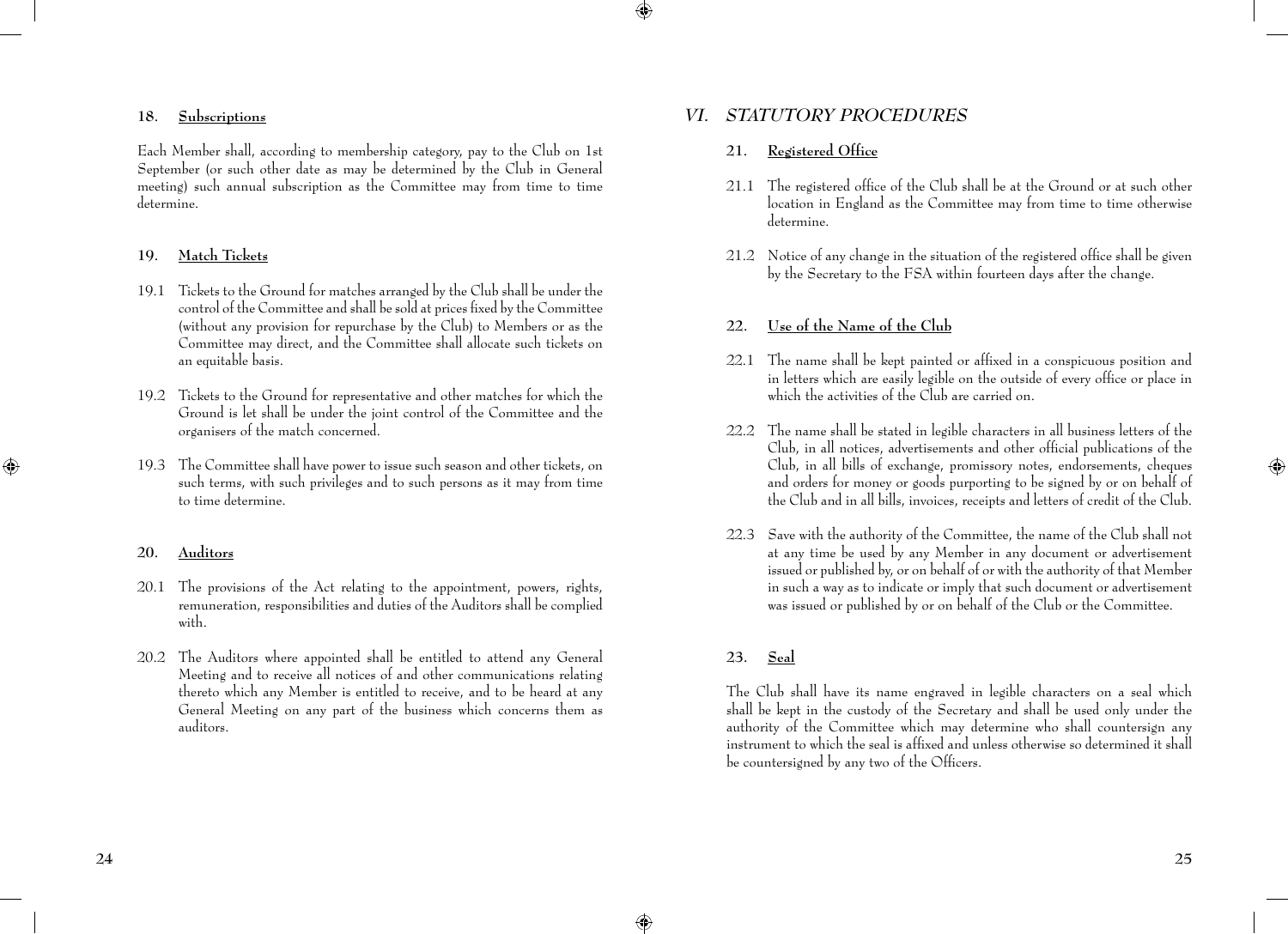## **24. Register of Members**

- 24.1 The Club shall keep at its registered office a Register of Members and Officers in which the Secretary shall enter the following particulars:
	- 24.1.1 The name and address of each Member.
	- 24.1.2 A statement of the share held by each Member and the amount paid therefore.
	- 24.1.3 A statement of other property, if any, in the Club held by each Member whether in loans or otherwise.
	- 24.1.4 The date on which each Member was entered into in the Register as a member and the date on which a Member ceased to be a Member.
	- 24.1.5 The names and addresses of the Officers of the Club with the offices held by them respectively and the date on which they assumed and left office.
- 24.2 The Register of Members and Officers shall be so constructed that it is possible to open to inspection the particulars entered pursuant to Rules  $24.1.1$ ,  $24.1.4$  and  $24.1.5$  without also opening to inspection the other particulars entered in the Register.

## **25. Inspection of Books**

 All members and persons having an interest in the funds of the Club shall be allowed to inspect their own accounts and the particulars entered in the Register of Members and Officers other than those entered under Rules 24.1.2 and 24.1.3 at all reasonable hours at the registered office of the Club subject to such regulations as to the time and manner of such inspection as may be made from time to time by a resolution passed at a General Meeting.

### **26. Annual Return**

- 26.1 Every year not later than the date provided by the Act or where the return is made up to the date allowed by the FSA not later than seven months after such date the Secretary shall send to the FSA the annual return in the form prescribed by the FSA relating to the affairs of the Club for the period required by the Act to be included in the return together with a copy of the Financial Statement of the Club with the report of the Auditors where applicable thereon for the period included in the return and a copy of each balance sheet made during that period and the Report of the Auditors where applicable on that balance sheet.
- 26.2 A copy of the latest annual return shall be supplied free of charge on demand to every member or other person interested in the funds of the Club.

## **27. Publication of Accounts**

 The Club shall keep a copy of the last balance sheet for the time being together with the Report made by the Auditors where applicable thereon always hung up in a conspicuous place at its registered office.

#### **28. Registration**

 These Rules shall take effect on and from the date of their registration pursuant to and in accordance with the provisions of Section 2 of the Industrial and Provident Societies Act 1965.

#### **29. Dissolution**

 In the event of it becoming necessary for the Members to discontinue the activities of the Club and to dissolve the Club under the provisions of the Act, its funds and property shall not be paid or distributed amongst the Members but shall be appropriated or distributed for the benefit of the governing body for the time being of the Game for use by them in community related sports or for such registered Community Amateur Sports Club or charity as may be approved by the Members in general meeting.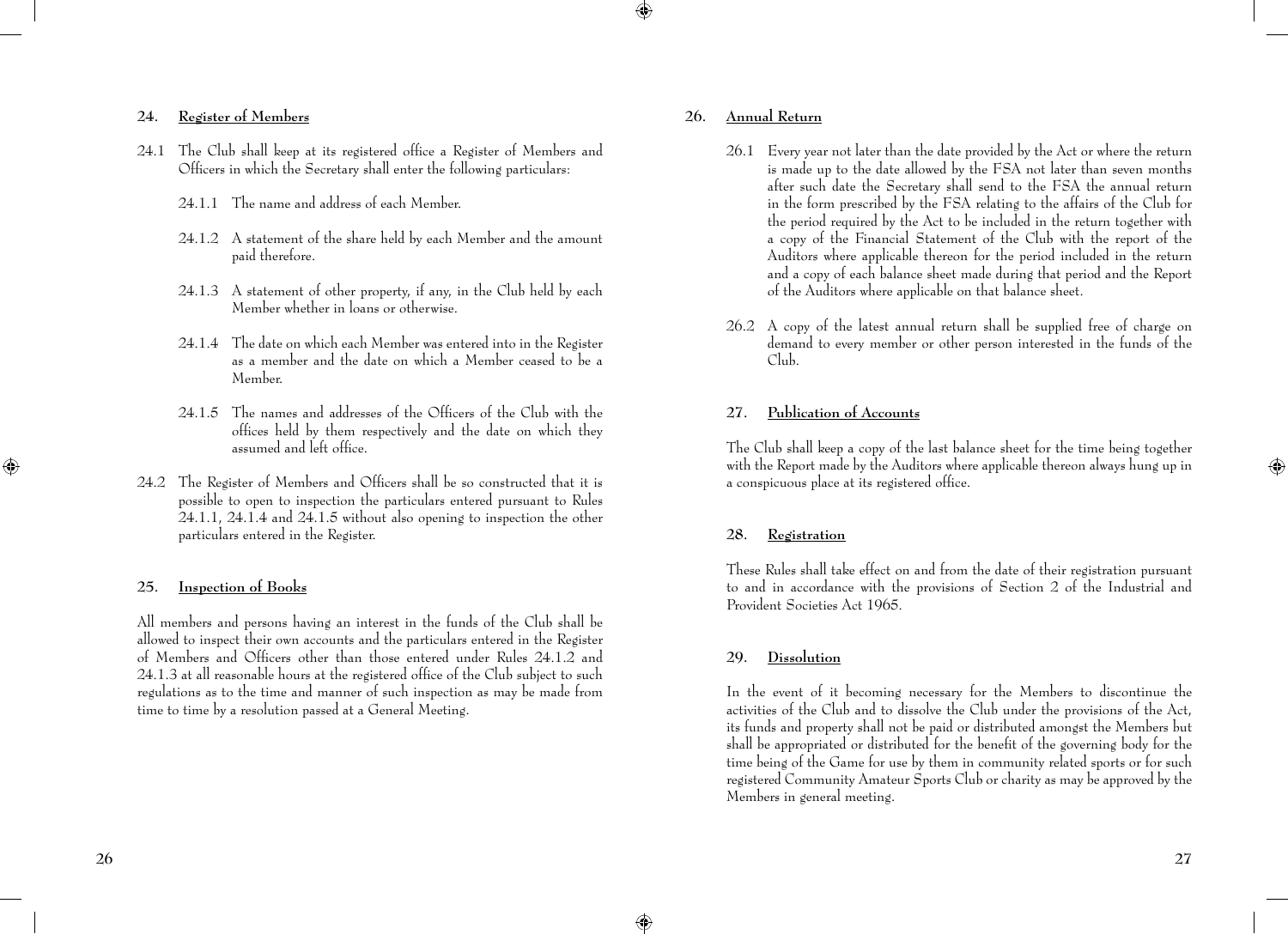## *vii. General*

### **30. Licensing**

- 30.1 Save for those persons who are admitted to membership under Rule 6.13 no person may be admitted to membership without an interval of at least two days between the dates of nomination and admission.
- 30.2 Subject to such restrictions as may be imposed from time to time by the Committee in any Regulations:
	- 30.2.1 The Ground shall be open during such hours as the Committee may decide and intoxicating liquor shall be supplied during such hours as may be fixed by the Committee and contained in the Operating Schedule set out in the Club's Premises Licence as required by law, but the Committee shall have power to close the Ground or any part thereof and/or to reduce the hours of supply of intoxicating liquor from time to time on affixing notice thereof on the Club's notice board.
	- 30.2.2 Members may introduce and entertain guests at the Ground.
	- 30.2.3 Provision is hereby made for the admission to any premises on the Ground in respect of which the Club is registered under the Licensing Act 2003 (or any statutory modification or reenactment thereof) of persons other than Members or their guests and for the sale of intoxicating liquor to them by or on behalf of the Club for consumption on such premises.

### **31. Continuity**

 For the avoidance of doubt every Member of the Club who at the date these Rules take effect pursuant to Rule 28 holds office or position in any capacity in the Club (including the position of Vice-Presidents) shall continue to hold the same office or position following registration. Such Members shall have the same seniority, dates of appointment, dates of retirement and the like after registration as before registration, subject only to such changes as are necessary by virtue of these Rules. The Trustees under the former Rules of the Club shall, until they have fully discharged their duties, remain as Trustees upon those of the former Rules which relate to Trustees, varied only insofar as these Rules necessarily require.

#### **32. Indemnity**

 Each Officer (including under the former Rules of the Club the Trustees) and employee from time to time of the Club and each person who was or is from time to time a Member of the Committee or any Sub-Committee shall (to the extent that such person is not entitled to recover under any policy of insurance) being entitled to be indemnified out of any and all funds available to the Club, which may lawfully be so applied, against all costs, liens, charges, expenses and liabilities whatsoever incurred by such person in the execution and discharge of duties undertaken on behalf of the Club or in relation thereto, or incurred in good faith in the purported discharge of such duties, including any liability incurred in initiating, prosecuting or defending any proceedings, civil or criminal, which relate to anything done or omitted as an Officer or employee or as a Member of the Committee or any Sub-Committee as the case may be.

## **33. Notices**

- 33.1 A notice may be served by the Club upon any Member, either personally or by sending it by post or fax addressed to such member at his or her registered address as appearing in the Register of Members. A notice may also be served by the Club upon any Member by electronic communication in accordance with rules 33.2 and 33.3.
- 33.2 Any member who notifies the Club of an address to which the Club may send electronic communications shall be treated as having agreed to receive notice and other documents from the Club by electronic communication.
- 33.3 If a Member notifies the Club of his email address the club may send the Member the notice or other documents by publishing the notice or other document on a website and notifying the Member by email that the notice or other document has been published on the website.
- 33.4 Any notice, whether sent by post, fax or electronic communication shall be deemed to have been served on the day following that on which the letter or other communication containing the same is put into the post, sent, or otherwise despatched.